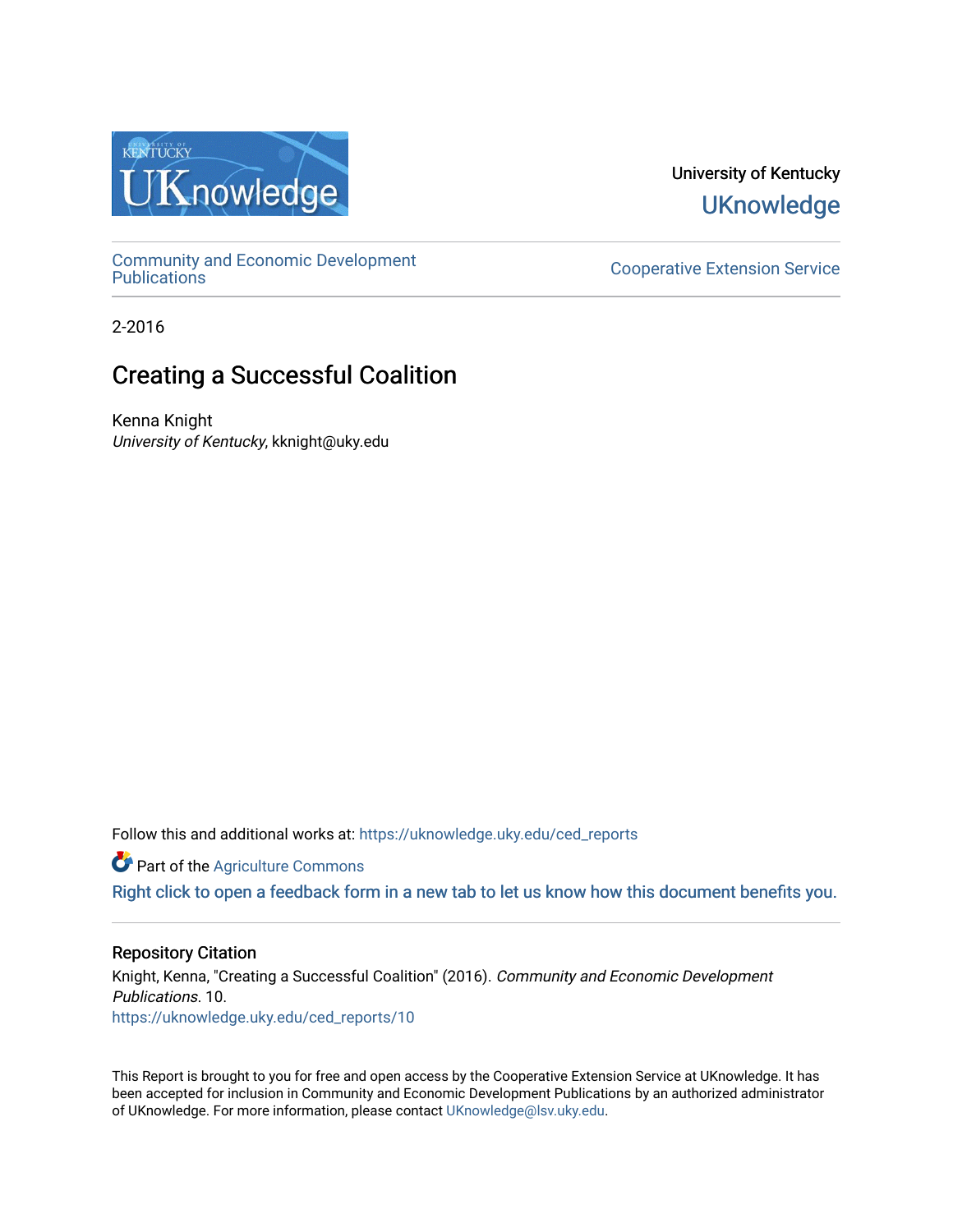



# Creating a Successful Coalition

*Kenna Knight, FCS Agent for Pendleton County*

### **Introduction**

So you have decided to join a coalition. You are probably very excited and dedicated. Now that you are ready to move forward, what do you do next? How do you start a coalition? What makes a coalition successful? Do you have a plan? Coalition can be defined as a group of people or groups who have joined together for a common purpose. How to start a coalition is not a mystery. First you identify your need, and then you find individuals or organizations that are interested in helping to find a solution for that need.

#### **Getting Started with a Plan**

Communicate, communicate, communicate! Communication is the key to a successful coalition and should be your first priority. When you convey your thoughts and ideas effectively, you successfully get your message across. Make sure everyone has the opportunity to share ideas and that the group works together on addressing communication barriers as they arise.

In addition to communication, to function effectively the coalition must:

- Select or nominate a facilitator.
- Assess needs and gather data on the issues being addressed.
- Write a coalition mission or vision statement.
- Develop a list of goals, including longterm and short-term objectives.
- Encourage cooperation and commitment from all members.
- Explore funding needs and options.
- Identify specific programs and activities that will keep the coalition working to achieve its goals.
- Celebrate accomplishments and find ways to reward member organizations.
- Tell others about the group's accomplishments.
- Evaluate what you are doing.

Remember, coalitions should create positive change. This positive change will be seen through the programs and activities that the coalition focuses on. Open communication and clearly defined objectives will keep the coalition addressing the identified issues not just today but in the future.

## **Maintaining a Coalition**

A coalition's longevity will be determined by the flexibility and effectiveness of the group. Flexibility is the key to the success of most coalitions. Even the best set goals need to be flexible enough to change. Many successful coalitions are strengthened through setbacks and failures. To maintain a coalition:

- Provide training to members when appropriate.
- Keep members informed about all activities and actions being taken by the coalition.
- Develop a strategic plan so everyone is clear on priorities for programs, projects and activities.
- Make meetings productive. Have agendas with a purpose. Respect people's time and talents.
- Periodically evaluate what the coalition is doing. Members like to see the positive change their contribution is making.
- Circumstances arise when change is necessary; at these times you must be willing to adapt.

*Coming together is a beginning, keeping together is progress; and working together is success.* 

*– Henry Ford*